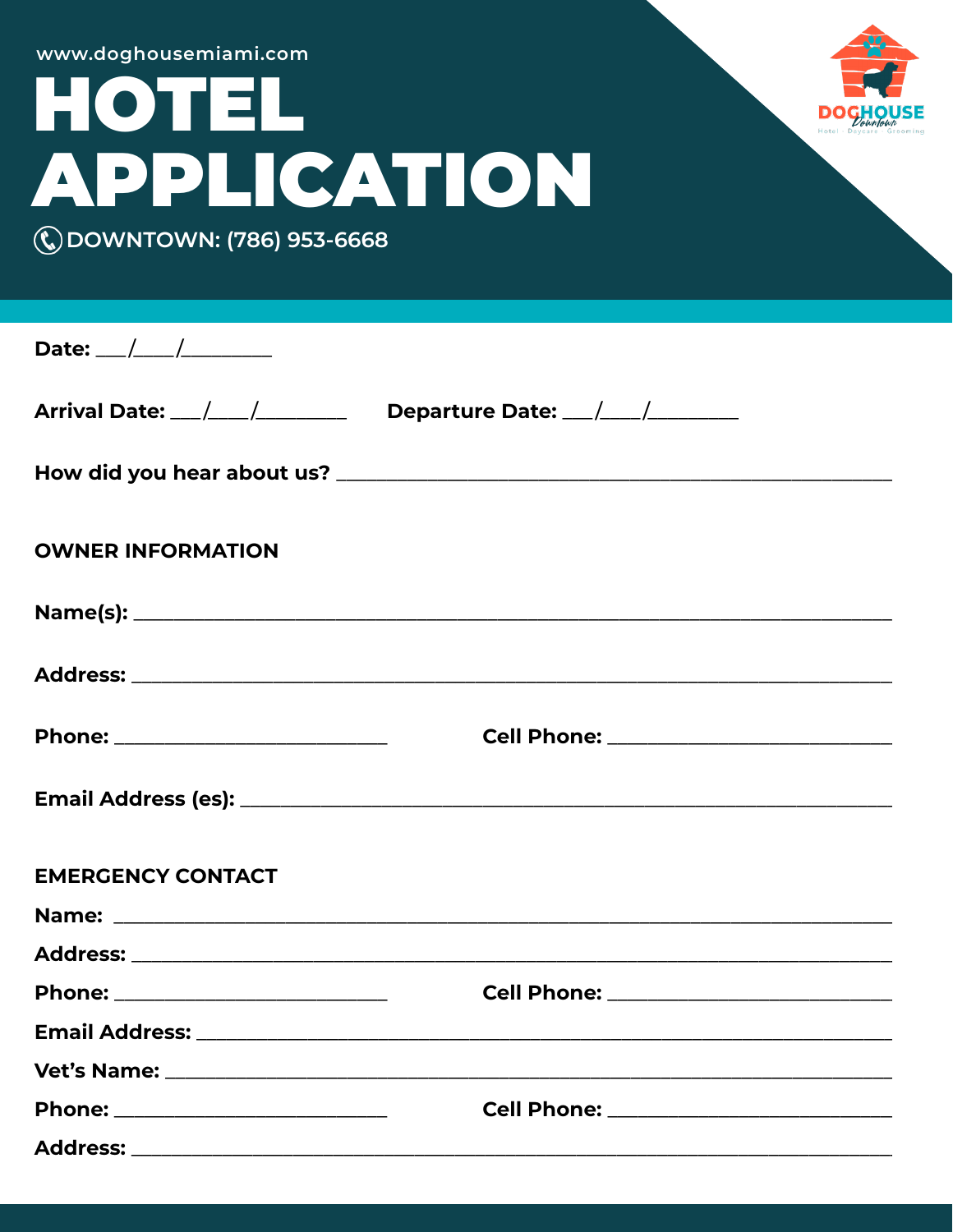## **DOG INFORMATION**

| Date of Birth: $\angle$ / _______________ ___/ ___/                       |                   |  |
|---------------------------------------------------------------------------|-------------------|--|
| ()() Neutered Male ()() Spayed Female ()() Unaltered, under 7 months old. | <b>Check one:</b> |  |
| MALE DOGS OVER 7 MONTHS MUST BE NEUTERED OR SPAYED.                       |                   |  |
| Has your dog ever boarded before? Yes () No ()                            |                   |  |
| <b>Problems with boarding or day care before?</b> Yes () No ()            |                   |  |
| Aggressive towards people? Yes () No ()                                   |                   |  |
| <b>Aggressive towards dogs?</b> Yes () No ()                              |                   |  |
|                                                                           |                   |  |
| <b>OWNER HAS TO BRING THE FOOD</b>                                        |                   |  |
|                                                                           |                   |  |
|                                                                           |                   |  |
|                                                                           |                   |  |
|                                                                           | <b>Vaccines:</b>  |  |
| Rabies<br>DHPP<br>Bordetella                                              |                   |  |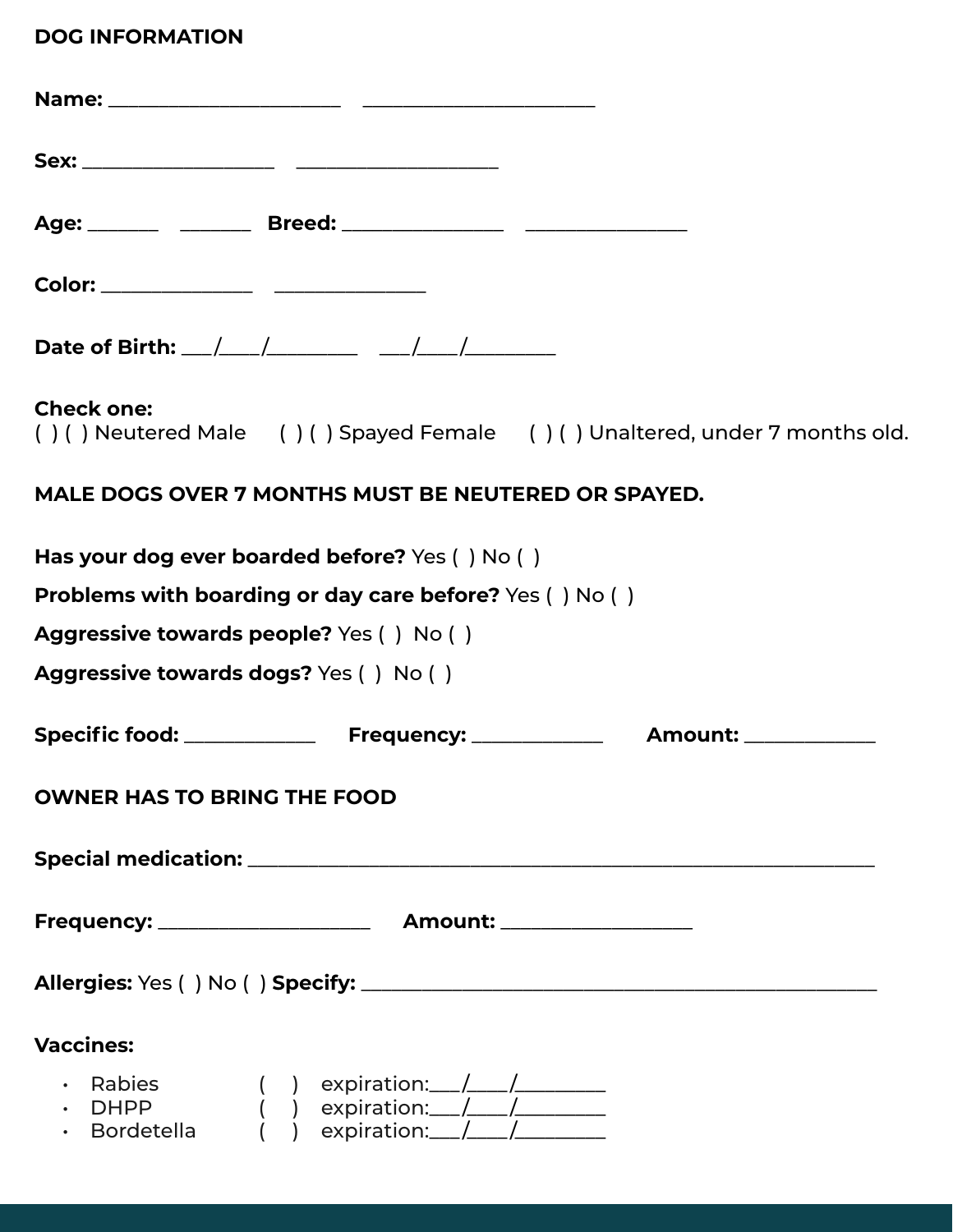## **WAIVER**

I, \_\_\_\_\_\_\_\_\_\_\_\_\_\_\_\_\_\_\_\_\_\_\_\_\_\_\_\_\_\_\_\_\_\_\_\_\_\_\_\_\_\_\_\_\_\_\_\_\_\_\_\_\_\_, certify that I am the owner of \_\_\_\_\_\_\_\_\_\_\_\_\_\_\_\_\_\_\_,\_\_\_\_\_\_\_\_\_\_\_\_\_\_\_ who I allow to participate in the services, programs and activities offered at DOG HOUSE DOWNTOWN MIAMI, LLC.

- 1. **Services:** DOG HOUSE DOWNTOWN MIAMI, LLC hereby agrees to perform services for Canine, as set forth in the Services Menu attached.
- 2. **Waiver:** I agree to waive, discharge, and covenant not to sue DOG HOUSE DOWNTOWN MIAMI, LLC, along with its owners, officers, directors, supervisors, or employees (collectively referred as release) from any liabilities, claims, demands, or causes of action that may arise from or be related to any loss, damage, or injury, including death, that may be sustained by my dog while participating in DOG HOUSE DOWNTOWN MIAMI, LLC services, programs, activities, or while on the surrounding areas of the establishment.
- 3. **Payment:** In consideration of the Services provided by DOG HOUSE DOWNTOWN MIAMI, LLC owner agrees to pay the applicable fees and charges in effect at the time Canine is brought in for care at DOG HOUSE DOWNTOWN MIAMI, LCC. Prices contained on the Services Menu are subject to change at the discretion of Dog House Miami, without or without notice to Owner. Owner acknowledges and agrees to pay such prices as amended. \* a 50% deposit will be required during busy seasons: January, March, May, June, July, November & December.
- 4. **Owner Representations:** Owner hereby warrants and represents that:
- Canine is in overall good health

hold

- Canine is current on all vaccinations, including Rabies, DHPP and Bordetella
- The dog is on a flea and tick prevention treatment
- Dog has NOT shown aggressive behavior towards humans or other dogs or animals.

5. **Assumption of Risk:** The owner is fully aware of the risks when dogs play and socialize with each other. Biting, scratching, cutting or fighting can result from normal activity. The owner is also aware that accidents can and do happen, such as but not limited to: dog scratches, or injuries resulting from sudden movements when being groomed, trained or playing.

In case of loss, property damage, injury, running away, theft, fire, flood, injury of people or other dogs, the owner assumes full moral and economical responsibility; as well as the agreement of indemnification and release from any loss, damage, or costs; including court costs and attorneys.

**Owner is fully aware of these risks** related with participating in the program and activities at DOG HOUSE DOWNTOWN MIAMI, LLC. Owner voluntary assumes full responsibility for any risk of loss, property damage, injury, running away, theft, catastrophes, fire, flood: injury of people, injury from other Dogs, and death the dog may sustain as a result of participating in DOG HOUSE DOWNTOWN MIAMI, LLC services and activities, however caused. The owner further agrees to indemnify and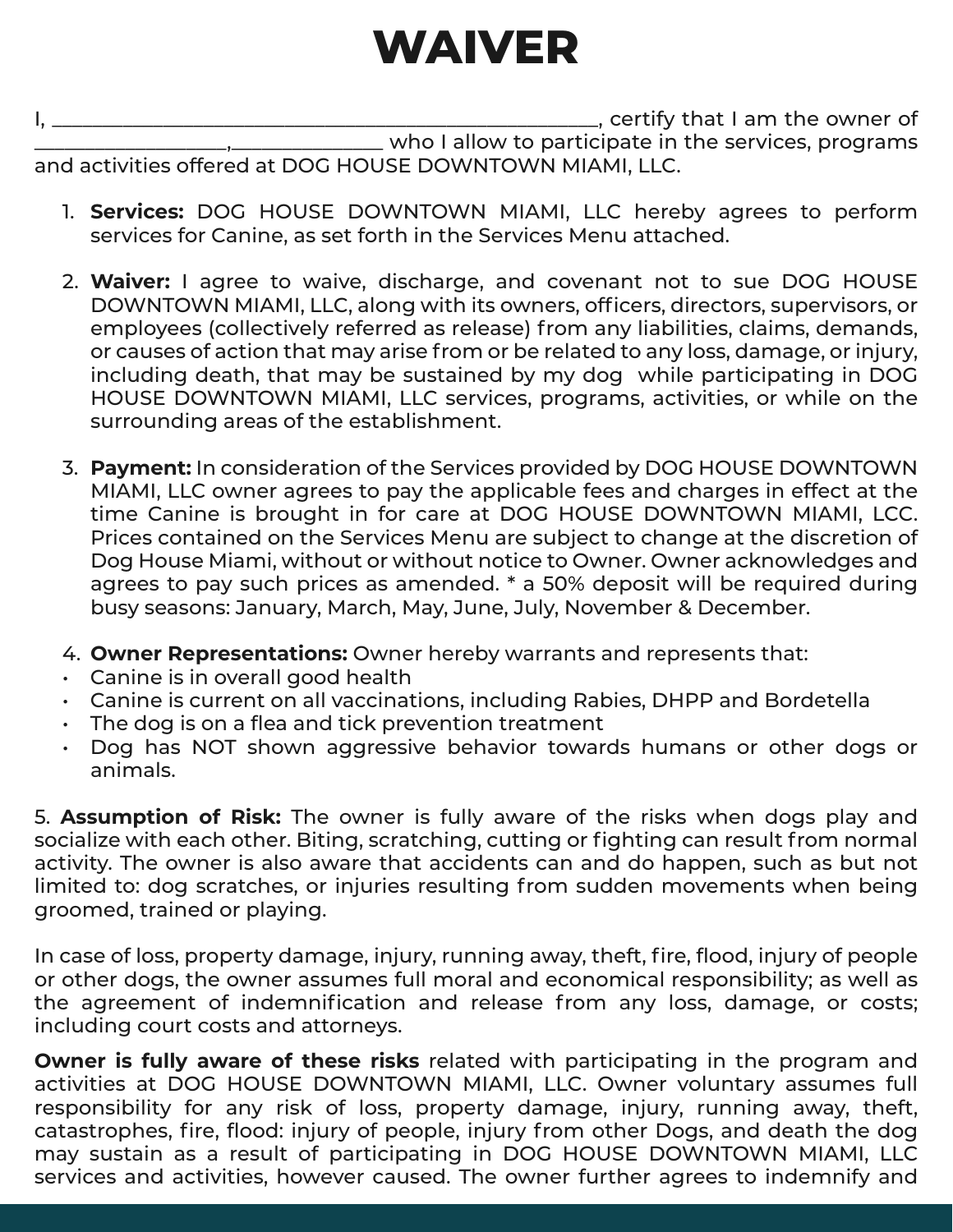hold harmless the release from any loss, liability, damage or cost, including court costs and attorney's fees that may accrue related to the Dog's participation in DOG HOUSE DOWNTOWN MIAMI, LLC.

6. **Authorized Medical Care:** If in our judgment your dog requires medical care, you agree to be solely responsible for the payment of all medical bills for your dog and you release DOG HOUSE DOWNTOWN MIAMI, LLC, its officers, directors, agents and employees from all responsibility, claims, damages and debts, arising out or related to such medical care, including but not limited to transportation to/from the veterinarian clinic.

7. **Hurricane Waiver of Liability:** In the event of a hurricane at its premises in Miami, Florida, DOG HOUSE DOWNTOWN MIAMI, LLC will not be responsible for the safety and well-being of Canine during the hurricane and/or during the two weeks following the storm. Accordingly, within five (5) hours of the issuance of a hurricane warning covering Miami-Dade County, Florida, Owner agrees to remove Canine from DOG HOUSE DOWNTOWN MIAMI, LLC's premises. Should Owner fail to do so, DOG HOUSE DOWNTOWN MIAMI, LLC cannot and will not guarantee the safety of Canine and Owner expressly assumes any and all risks to Canine related to or arising from its care from DOG HOUSE DOWNTOWN MIAMI, LLC during the hurricane.

8. **Advertising:** Owner agrees that the names, likenesses of Owner, Owner's family, Owner's agents or representatives and Canine may be used on the DOG HOUSE DOWNTOWN MIAMI, LLC website and within other advertising and promotional materials, including but not limited to, news programs as well as any other press, media, radio, television and/or internet coverage within the sole discretion of DOG HOUSE DOWNTOWN MIAMI, LLC.

9. **Abandonment:** Owner acknowledges that Owner has hereby been notified by DOG HOUSE DOWNTOWN MIAMI, LLC that if the Dog is not retrieved by Owner within ten (10) days of Canine's scheduled pick-up date, then DOG HOUSE DOWNTOWN MIAMI, LLC may deem Canine "abandoned" as described in Section 705.19, Florida Statutes. DOG HOUSE DOWNTOWN MIAMI, LLC may then relinquish custody of the Dog to the nearest humane society or dog pound in the area or take such other action as permitted by Florida Law. Despite any such abandonment, Owner will remain liable to DOG HOUSE DOWNTOWN MIAMI, LLC all unpaid Services and care charges, as well as, all fees and expenses associated with removal of the Dog Owner is further liable for any attorney's fees and costs incurred by DOG HOUSE DOWNTOWN MIAMI, LLC in collection of any such charges.

10. **Discipline:** Owner acknowledges and agrees that DOG HOUSE DOWNTOWN MIAMI, LLC and/or its employees, officers or agents may be required to discipline the Dog. Owner grants DOG HOUSE DOWNTOWN MIAMI, LLC and/or its employees, officers or agents, permission to reasonably discipline the Dog in the most humane way possible under the circumstances. Owner authorizes DOG HOUSE DOWNTOWN MIAMI, LLC to use basket-over-muzzle, if deemed necessary by DOG HOUSE DOWNTOWN MIAMI, LLC in order to prevent danger to other canines or to people present at the subject premises.

11. **Right to Reject:** DOG HOUSE DOWNTOWN MIAMI, LLC may reject Canine (either prior to or subsequent to the execution of this Agreement) as follows: